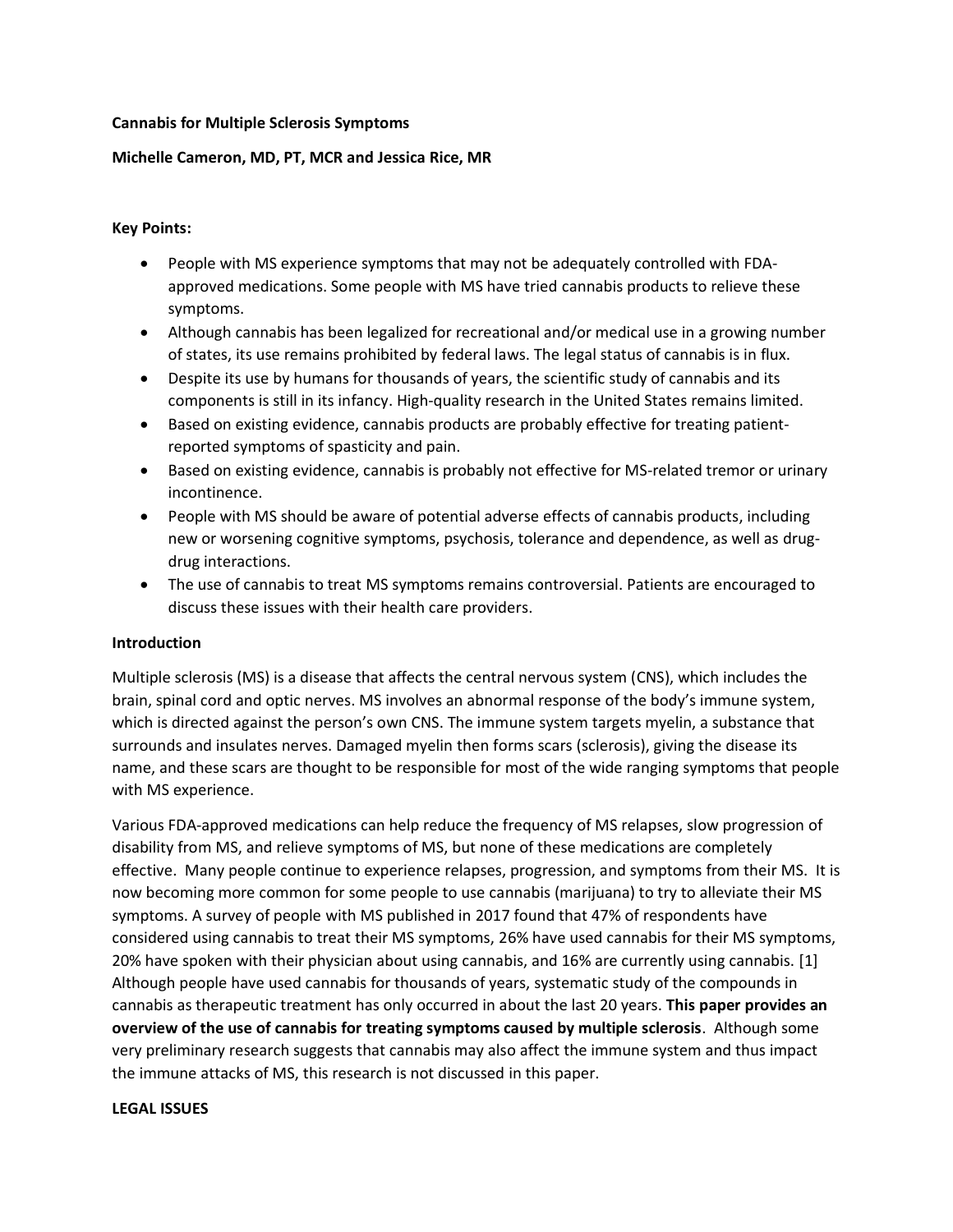Currently, cannabis is federally prohibited under the Controlled Substances Act of 1970. Under this act, drugs are placed into one of five categories, schedules I – V, based on their perceived medical usefulness and potential for abuse and cannabis is in Schedule I. The Drug Enforcement Administration (DEA) is responsible for enforcing the Controlled Substances Act and can initiate proceeding to change a drug's schedule or add or remove any drug from a specific schedule.

## **CALL-OUT BOX**

### **CONTROLLED SUBSTANCE SCHEDULES**

**Schedule I Controlled Substances** are defined as those with "no currently accepted medical use and a high potential for abuse". Some examples of Schedule I drugs are heroin, lysergic acid diethylamide (LSD), marijuana (cannabis), peyote, and 3,4-methylenedioxymethamphetamine ("Ecstacy").

**Schedule II/IIN Controlled Substances**: a high potential for abuse which may lead to severe psychological or physical dependence (e.g., hydromorphone (Dilaudid®), methadone (Dolophine®), meperidine (Demerol®), oxycodone (OxyContin®, Percocet®), fentanyl (Sublimaze®, Duragesic®), morphine, opium, codeine, hydrocodone, amphetamine (Dexedrine®, Adderall®), methamphetamine (Desoxyn®), and methylphenidate (Ritalin®))

**Schedule III/IIN Controlled Substances:** a potential for abuse that is less than substances in Schedules I or II and abuse may lead to moderate or low physical dependence or high psychological dependence (e.g., products containing not more than 90 milligrams of codeine per dosage unit (Tylenol with Codeine®), and buprenorphine (Suboxone®), benzphetamine (Didrex®), phendimetrazine, ketamine, and anabolic steroids such as Depo®-Testosterone)

**Schedule IV Controlled Substances:** low potential for abuse relative to substances in Schedule III (e.g., alprazolam (Xanax®), carisoprodol (Soma®), clonazepam (Klonopin®), clorazepate (Tranxene®), diazepam (Valium®), lorazepam (Ativan®), midazolam (Versed®), temazepam (Restoril®), and triazolam (Halcion®))

**Schedule V controlled Substances:** low potential for abuse relative to Schedule IV substances (e.g., cough preparations containing not more than 200 milligrams of codeine per 100 milliliters or per 100 grams (Robitussin AC®, Phenergan with Codeine®), and ezogabine)

Cannabis is a Schedule I category drug, which is considered to be the most dangerous category. This means that, along with heroin, LSD and other psychoactive drugs, in the United States cannabis is deemed to have a high potential for abuse, no currently accepted medical use in treatment, and a lack of accepted safety for use under medical supervision.

However, as of September 2017, 29 states and the District of Columbia (DC) have legalized the use of cannabis for medical purposes. In addition, eight states and DC have also passed legislation allowing the sale of cannabis for recreational use. [2] The legal status of cannabis is subject to change.

The National MS Society supports the rights of people with MS to work with their MS health care providers to access marijuana for medical purposes when this may be beneficial and is in accordance with legal regulations. In addition, the Society supports advancing research to better understand the potential benefits and risks of marijuana and its derivatives for people with MS.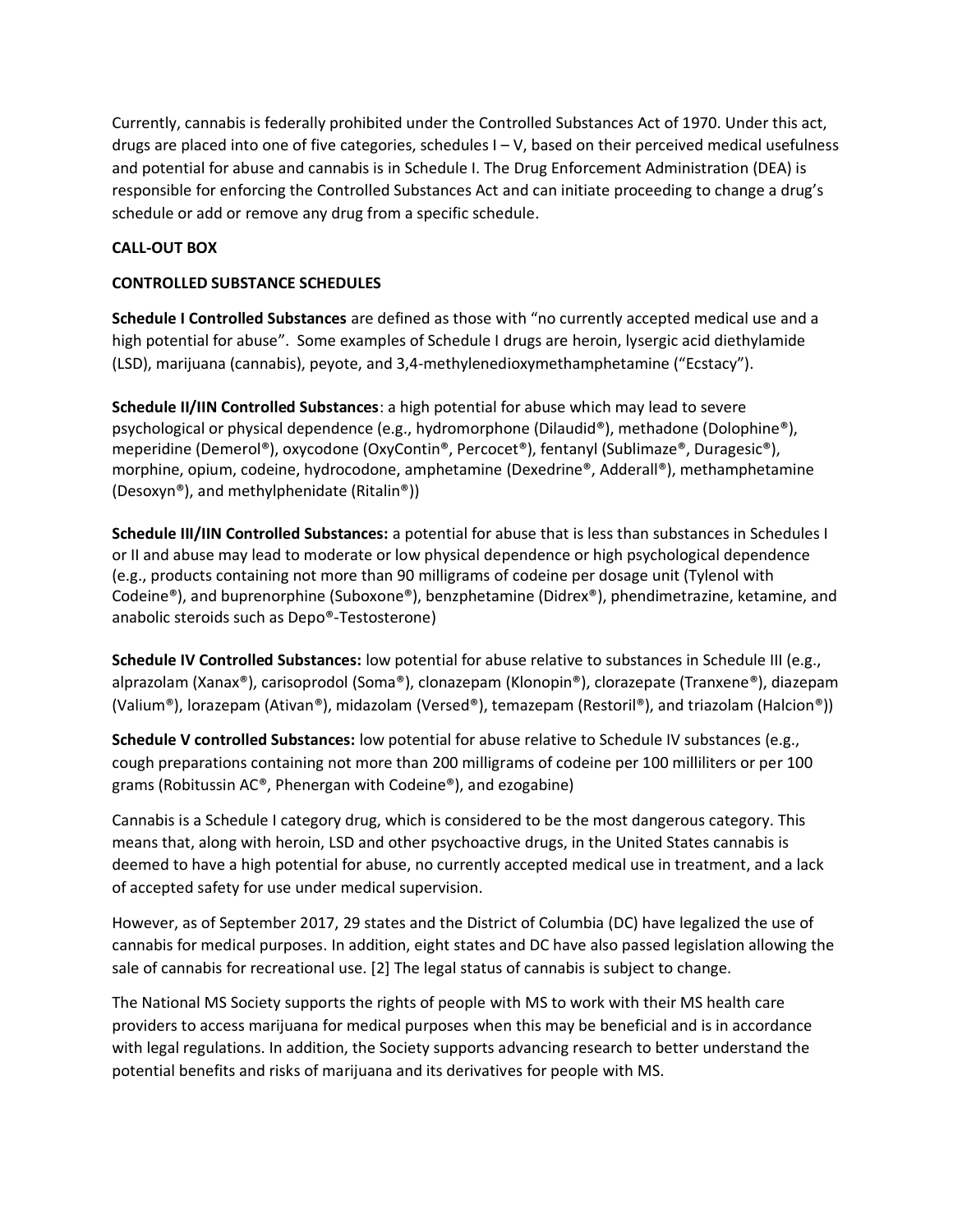## **Cannabis and Cannabinoids**

*Cannabis sativa* is a plant native to central Asia. [3] There are many types of chemical compounds in cannabis. The best understood of these are:

- 1. Terpenoids Aromatic chemicals found in many plants, which are responsible for the unique smell of cannabis. [3]
- 2. Flavonoids A large family of compounds found as part of pigments in most plants. Flavonoids may impact cell-signaling cascades and thus immune responses. [3]
- 3. Cannabinoids Chemicals that bind to cannabinoid receptors in the body and alter the release of neurotransmitter in the brain. Phytocannabinoids are cannabinoids found in plants. Endocannabinoids are cannabinoids produced naturally by the body. Synthetic cannabinoids are manufactured artificially. The two major cannabinoids in cannabis that have been studied are:
	- **THC** (tetrahydrocannabinol), also known as delta-9-tetrahydrocannabinol, is thought to be the most psychoactive substance in cannabis. [3] The concentration of THC in cannabis varies and can be anywhere from 1% to 24%. [4] However, higher potency cannabis exists.
	- **CBD** (cannabidiol), is the major non-psychotropic cannabinoid found in cannabis. [3] The concentration of CBD in cannabis is typically less than 1%, but many strains have higher CBD concentrations.

There are many different strains of cannabis that have different concentrations and proportions of THC and CBD. Typical products in dispensaries have high THC to CBD ratios, up to 20:1, but with the growing interest in CBD products, cannabis products with high CBD to THC ratios are now available.

# **The endocannabinoid system**

The human body produces its own cannabinoids called endocannabinoids and has receptors for these chemicals. The exact function of endocannabinoids is still being studied, but they appear to have endorphin-like effects lasting minutes, and may play a role in the "runner's high" experienced after exercise. [5]

The cannabinoid receptors in the body fit like a lock and key with the endocannabinoids produced naturally in the body and also with the THC, CBD, and other cannabinoids in cannabis and in synthetic cannabinoid products. [6] Two of the cannabinoid receptors identified, CB1 and CB2, are the subject of ongoing research:

- CB1 are cannabinoid receptors located primarily in the central nervous system, especially the cerebellum, basal ganglia, hippocampus, cerebral cortex, and spinal cord, as well as on peripheral nerves. [6,7] Activation of CB1 receptors is thought to be responsible for the symptomatic effects of cannabis use.
- CB2 are cannabinoid receptors located primarily on cells of the immune system. [6,7]

### **Current cannabinoid formulations**

*Single molecule synthetic pharmaceuticals (available by prescription in the US for specific conditions):*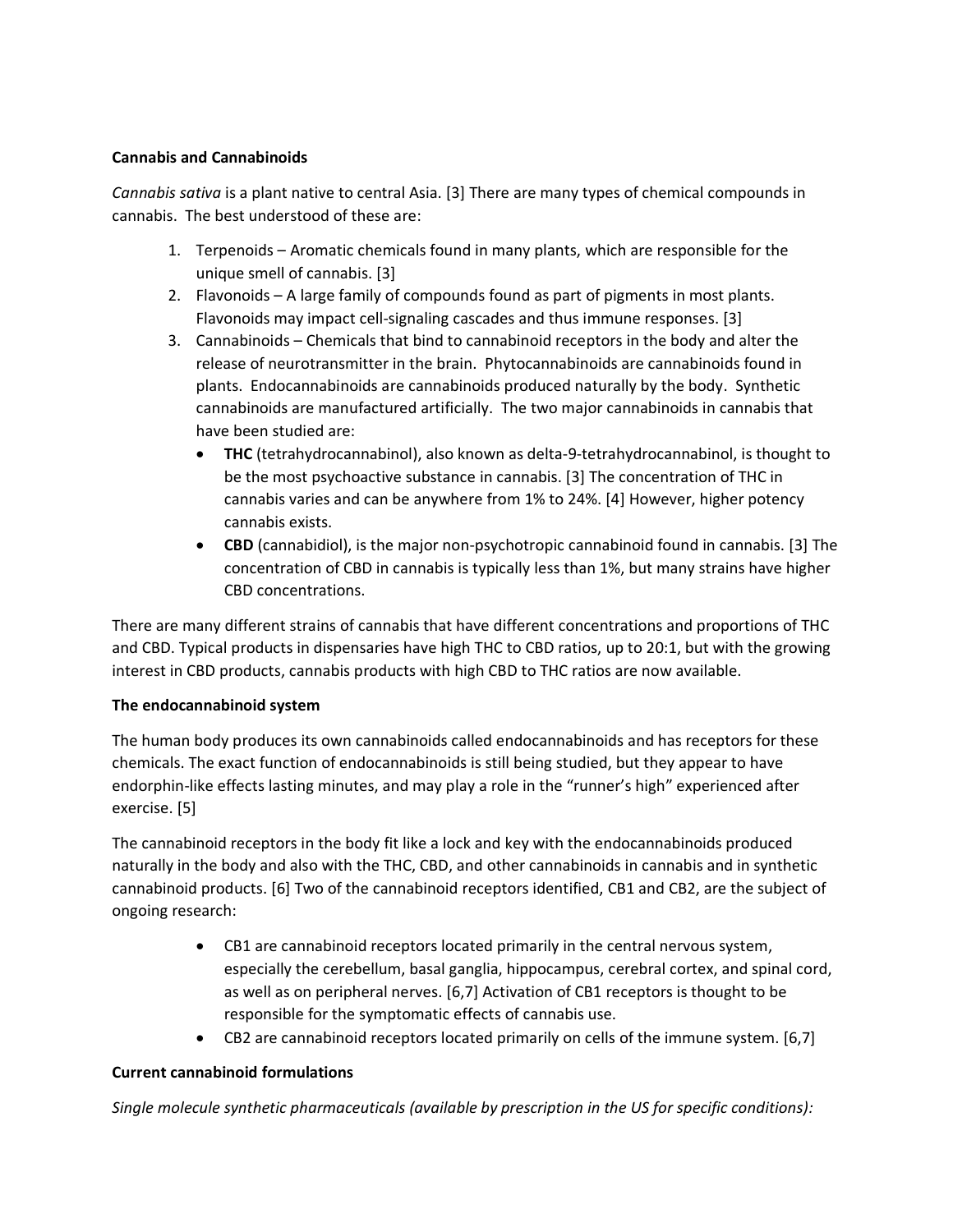- Dronabinol (Marinol®) an FDA-approved, schedule III, medication consisting of synthetic THC suspended in sesame oil and sold in capsules. Currently, dronabinol is FDA-approved for the treatment of chemotherapy-induced nausea and vomiting and as an appetite stimulant in patients with AIDS. [8]
- Nabilone (Cesamet<sup>®</sup>) an FDA-approved, schedule II, synthetic compound that mimics THC and comes in capsules. Nabilone is currently FDA approved for the treatment of chemotherapyinduced nausea and vomiting. [9]

# *Oral cannabis extracts (not currently available in the U.S.):*

- Nabiximols (Sativex®) a natural cannabis extract with a 1:1 ratio of THC and CBD that activates both CB1 and CB2 receptors. Nabiximols is administered as a mouth spray. Nabiximols is not currently FDA-approved for any application and is therefore not available in the U.S. In Canada, New Zealand, and several European countries, nabiximols is approved for treatment of MSrelated spasticity. [10]
- Cannador© a natural cannabis extract with a 2:1 ratio of THC and CBD that comes as a capsule. It has been used in research studies in Europe and is produced by the Institute for Clinical Research in Berlin, Germany. [11]

### *Botanicals (smoked, inhaled, edible, and topical cannabis sativa products):*

- Cannabis sativa is the natural plant cannabis, which is federally prohibited and designated as a Schedule I substance. There are multiple cannabis products and ways to take cannabis including via inhalation (smoked plant or vaporized extracts), orally (oils, tinctures, extracts, baked products also known as "edibles"), or as a topical application (lotions and salves). These products vary in their concentration and proportions of cannabinoids and may be labeled with this information.
- Botanical cannabis preparations have been legalized in many states for medical use and for recreational use in a smaller number of states. The laws governing the growers, dispensaries and prescribing of botanical products vary across these states. Information on state laws can be found on the Americans for Safe Access website.
- There are concerns about inconsistencies between cannabis products sold at dispensaries. Rules and regulations vary between states that have legalized the medical and/or recreational use of cannabis. Production is not standardized, and it can be unclear exactly how herbicides, pesticides or other potential contaminants are used or removed from the final product. The cannabis products people receive can also vary in potency. One survey published in 2015 in the Journal of the American Medical Association (JAMA) found that of 75 edible cannabis products tested, only 17% contained the claimed amount of CBD/THC (within 10% accuracy). Meanwhile, 23% were under-labeled, containing more THC and/or CBD than claimed, and 60% were overlabeled, containing less THC and/or CBD than claimed. [12] Additionally, the appropriate dose of cannabinoids for different medical conditions is not known.

### **Guideline from the American Academy of Neurology**

The American Academy of Neurology (AAN) is a professional association representing over 32,000 neurologists and neuroscientists dedicated to promoting high-quality care for people with neurological disorders. In 2014, they published a systematic review of the available high-quality evidence published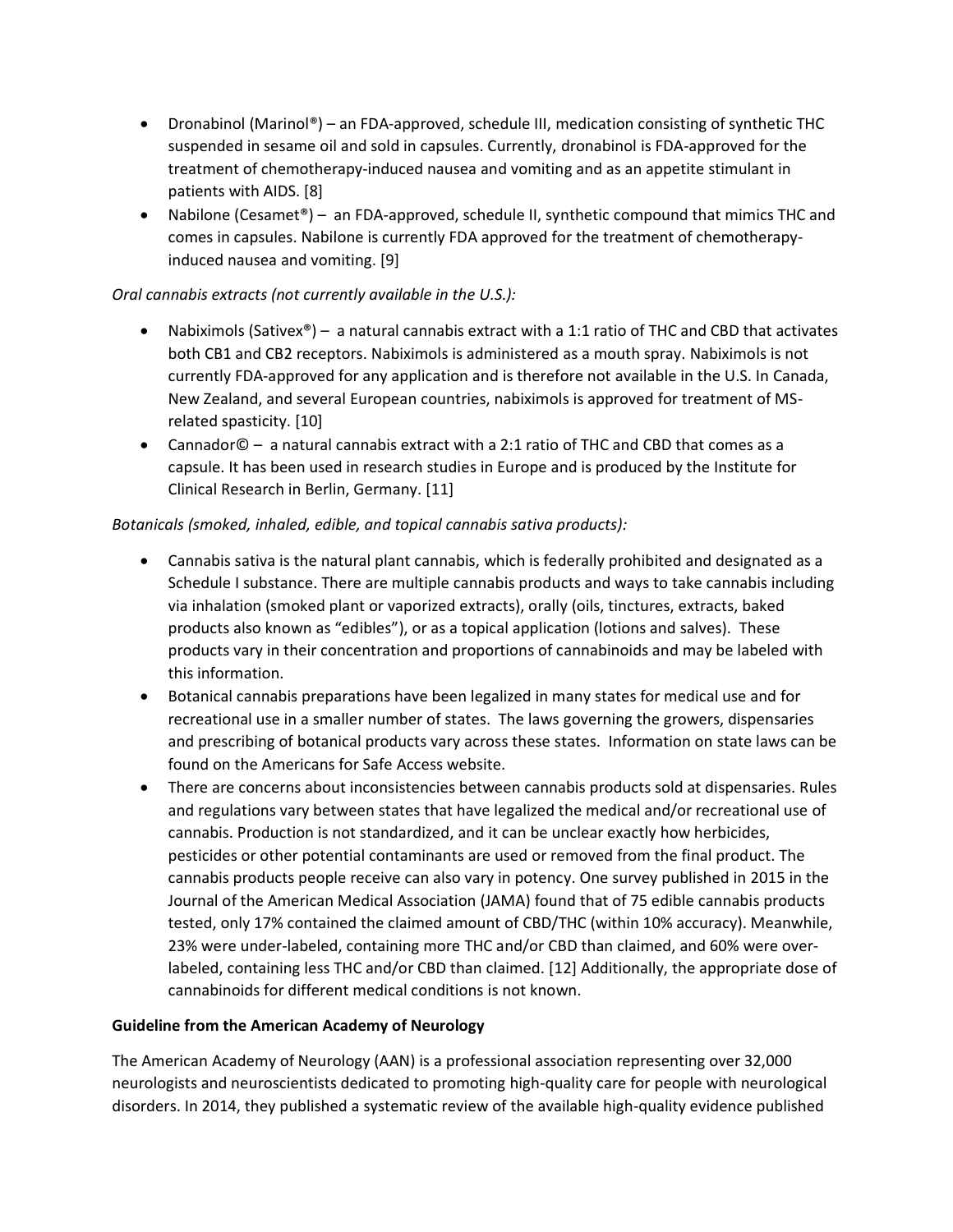in peer-reviewed journals concerning the "efficacy and safety of medical marijuana in selected neurologic disorders" [7]. Based on this review, they created an evidence-based guideline that includes the following conclusions on the evidence for cannabinoids for the treatment of MS-related symptoms [13]:

- Spasticity: Nabiximols (Sativex oral spray), oral cannabis extract (OCE) and synthetic THC are probably effective at reducing patient-reported symptoms of spasticity.
	- $\circ$  However, OCE and synthetic THC were not found to be effective for spasticity when it was measured on tests administered by a physician
- Pain: Nabiximols (Sativex oral spray), OCE and synthetic THC are probably effective at reducing MS-related pain.
- MS-related tremor: Nabiximols (Sativex oral spray), OCE and synthetic THC were not found to be effective for MS-related tremor.
- Urinary symptoms: Nabiximols was found to be probably effective for urinary frequency, but not effective for bladder incontinence.
- Smoked cannabis: research studies have not produced enough evidence to assess the safety or effectiveness of smoked cannabis for treating MS symptoms, including spasticity, pain, balance, posture, and cognition changes.
- The long-term safety of marijuana use for MS symptom management is not yet known.

# **Evidence supporting the use of cannabis to treat symptoms of MS**

Cannabis has been studied for many uses in many different conditions. This section focuses on the evidence about cannabis to treat symptoms commonly experienced by people with MS. This is not a comprehensive review of all studies that have been conducted, but highlights the largest and highest quality studies.

# *Spasticity*

Spasticity that causes muscle spasms and stiffness is common in people with MS – over 85% of people with MS have some spasticity, 50% have at least mild spasticity, and up to 17% have severe spasticity. [14] Although several medications can be used to treat spasticity, they may not be completely effective and their use or dose may be limited by side effects.

**The CAMS (Cannabinoids in MS) study** is the largest randomized control trial to date to examine the effectiveness of cannabis on MS symptoms. [15] In this study, 630 people with MS from 33 centers in the United Kingdom were assigned to receive dronabinol, cannador or placebo twice daily for 15 weeks. Although there was no significant difference between groups in changes in the physician-administered test of spasticity, those taking either of the cannabis products (dronabinol or cannador) reported significantly greater improvements in spasticity, spasms, and sleep compared to those taking placebo. There were no significant changes in tremor or bladder symptoms in any of the groups. At the end of the study, participants could elect to continue taking their assigned study medication and were followed for another 12 months. [16] At that time, they found that those taking dronabinol had a small improvement on the physician-administered test of spasticity, the Ashworth scale, but this was not seen in the Cannador or placebo group, and no other measures were administered. The explanation for these findings is unclear.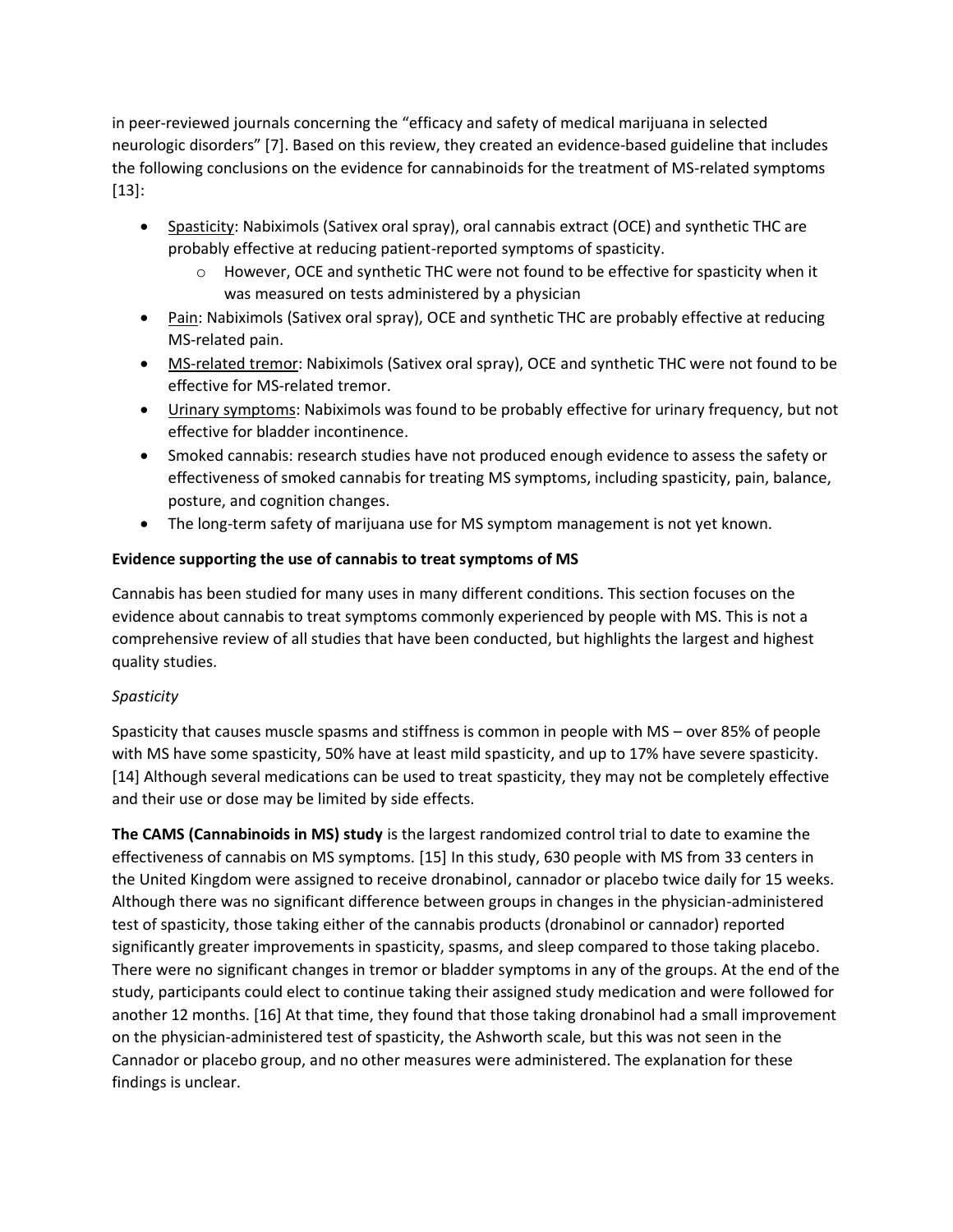**The MUSEC trial (MS and Extract of Cannabis)** in 2012 also examined patients' perceptions of changes in muscle stiffness. [17] In this study, 279 people with MS took either Cannador or placebo for 12 weeks. People taking cannabis extract had almost twice as much relief from muscle stiffness as those taking placebo at both 4 and 8 weeks, and they also had improvements in spasms and sleep.

Studies have also looked at the effect of nabiximols on spasticity. In two similar studies, one study with 160 people and another with 189 people, the groups using nabiximols had statistically significantly greater improvement in self-reported spasticity compared to those using placebo [18,19], but there were no significant improvements in other symptoms, including pain or urinary symptoms. [18] Next, a study with 337 patients found that nabiximols improved self-reported spasticity more than placebo, and that the response in the first four weeks tended to predict the ongoing response for the entire 15-week study. [20] Finally, a two-part study in 2011 looked at the effects of nabiximols on patient-rated spasticity. [21] First, 572 people with MS-related spasticity that was not relieved by medications were treated with either nabiximols or placebo for 4 weeks. Those in the nabiximols group who had at least a 20% reduction in spasticity went on to the second part of the study. This group of 241 individuals was assigned to use either nabiximols or placebo for 12 weeks. The group taking nabiximols had significantly improved self-reported spasticity.

Overall, as of a 2015 systematic review, there have been 11 randomized studies with a total of 2138 patients comparing the effect cannabinoids of any type with placebo on spasticity related to MS. Although the specific details of the studies vary, most studies suggest that cannabinoids are associated with improvements in self-reported spasticity, but the improvements in objectively measured spasticity generally do not reach statistical significance [22].

# *MS-related pain*

Pain is a complex phenomenon involving many different chemicals, neurotransmitters, and receptors. Pain is a common symptom of MS, affecting around two-thirds of people with MS. People with MS can experience many different types of pain, including headache (43%), nerve pain in their arms or legs (26%), back pain (20%), painful spasms (15%) and trigeminal neuralgia (3.8%). [23] Most pain experienced by people with MS is central neuropathic pain (pain caused from damage to the central nervous system) or pain from spasms. The role of cannabis in pain relief is complex and not wellunderstood. Some evidence suggests that the CB1 receptors in the brain and peripheral nerves play a role in modulating and processing pain. [24] Cannabis may also decrease pain by decreasing inflammation. [25]

Several studies have looked at the effect of cannabis on neuropathic pain in people with MS. One study lasting four weeks in 64 people with MS found a 41% decrease in mean pain intensity in the group taking nabiximols compared to a 22% decrease in pain in the group taking the placebo. [26] Similar effects on pain were found in two additional studies, one with 630 people and the other with 279 people, comparing the effects of oral cannabinoids (cannador or dronabinol), with placebo. [15,17] In addition, a recent small study with 15 people with MS with neuropathic pain found that adding nabilone to gabapentin was effective and well-tolerated for MS-related neuropathic pain. [27]

Fewer studies have examined the effectiveness of inhaled cannabis on pain and none of these have been carried out in people with MS. Two studies comparing the effectiveness of inhaled cannabis with placebo for neuropathic pain due to peripheral neuropathy or other neurologic conditions found that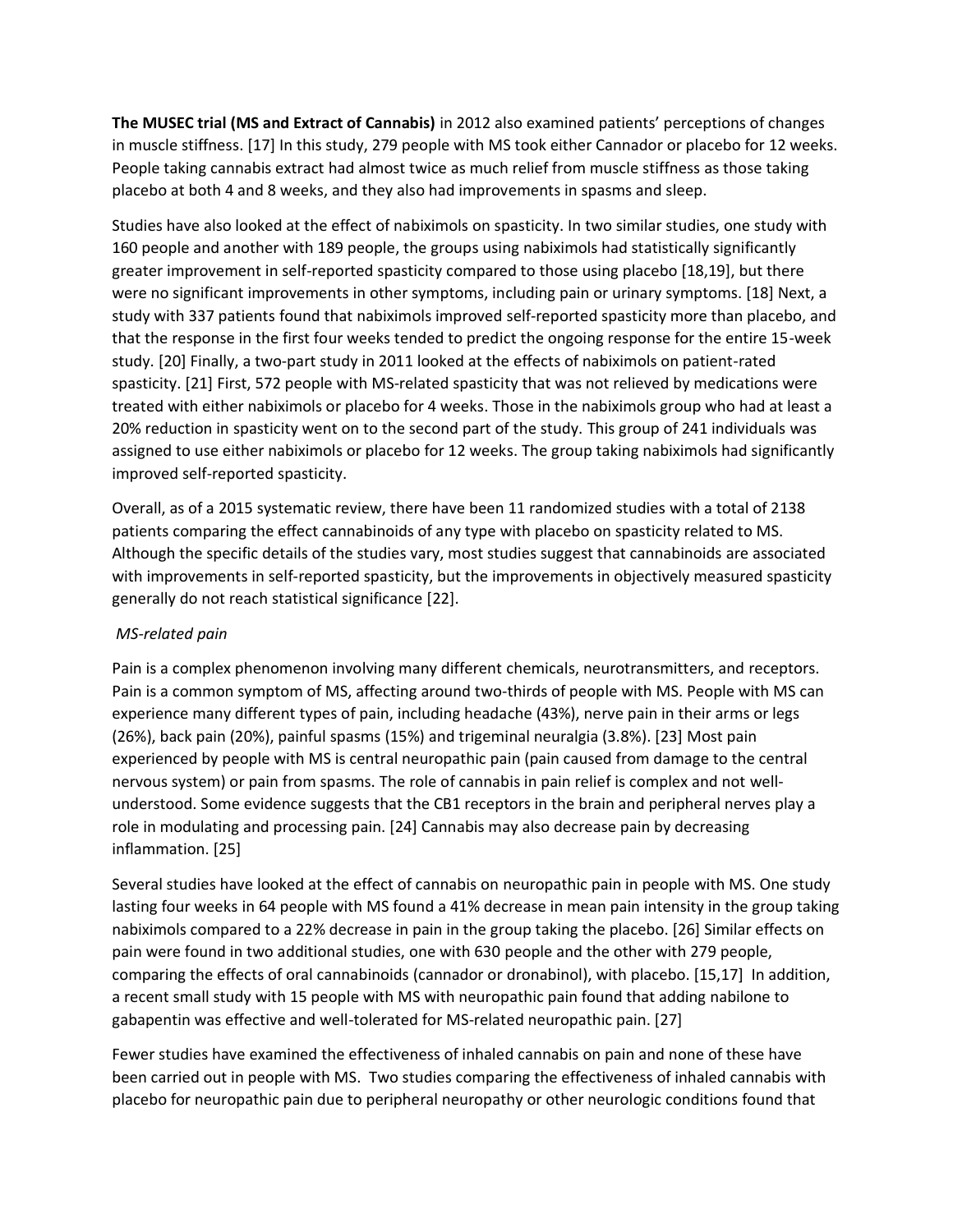neuropathic pain was reduced more in the group using inhaled cannabis when compared to the placebo group. [28,29]

A 2011 systematic review of randomized controlled trials performed before 2010 examined the effects of cannabinoids of any type (smoked cannabis, oral extracts, nabilone, synthetic THC, nabiximols) on chronic non-cancer pain (including but not limited to pain from MS). In 15 of the 18 studies, the cannabinoids provided at least modest pain relief. [30] A 2015 update by the same authors that evaluated 11 additional studies performed between 2010 and 2014 found that 7 of these 11 studies also showed that cannabinoids were more effective than placebo. [31]

### **Adverse effects and safety of cannabis**

Cannabis can have a range of adverse effects. These may vary depending on the product and the individual. How much cannabis the person uses, what type and proportions of cannabinoids the product contains, how it is taken (smoked, eaten, etc.), as well as the person's sensitivity and tolerance, other medications that are taken, and other factors can all impact the adverse effects a person may experience. The following is a discussion of some of the better understood and more common adverse effects of cannabis. This is not a comprehensive list and does not include the less common adverse effects of cannabis or those less clearly associated with cannabis itself. There is ongoing research to better understand the short and long term effects and safety of cannabis use.

**The COMPASS trial** (Cannabis for the Management of Pain: Assessment of Safety Study) is the only study focused on examining the safety of cannabis. [32] In this study, 215 Canadian patients with chronic pain were given a standardized herbal cannabis product (12.5% THC) and 216 patients with chronic pain who were not cannabis users served as controls. A variety of serious and non-serious adverse events occurred in both groups. But, none of the serious adverse events were considered to be probably or likely related to cannabis and there were not significantly more serious adverse events in one group than in the other. However, there were significantly more non-serious adverse events in the cannabis group than in the non-user group, particularly events causing neurologic, psychiatric, or respiratory symptoms. The most common non-serious adverse events in the cannabis group were:

- Headache (5%)
- Nasopharyngitis (4.5%)
- Nausea (4.4%)
- Somnolence (3.6%)
- Dizziness (3.3%)
- Upper respiratory tract infection (2.6%)
- Vomiting (2.1%)
- Cough (2%)

Some other adverse events were less common but were felt to be "certainly/very likely" related to cannabis, including:

- Amnesia (0.5%)
- Euphoric mood (0.4%)
- Sweating (0.2%)
- Paranoia (0.2%)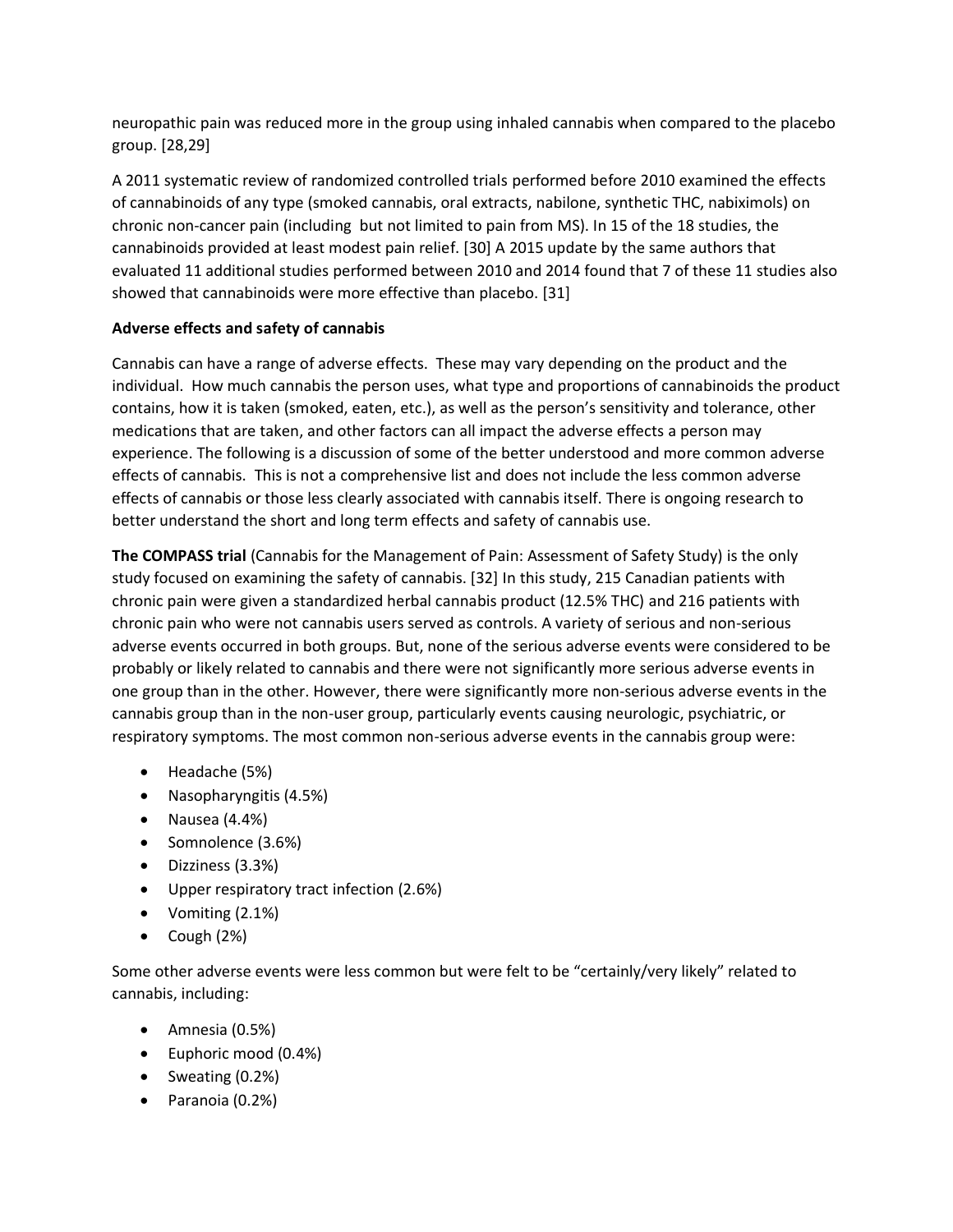#### *Psychiatric symptoms*

Cannabis use is specifically thought to increase the risk of developing psychosis in at-risk individuals. [33] These include adolescents, those who have previously experienced psychotic symptoms, and those with a family history of schizophrenia. The risk is higher with more cannabis use. Cannabis use has also been associated with an increased risk of developing schizophrenia. [34] Although there are case reports of suicide associated with use of cannabis products, a 2016 systematic review and meta-analysis of the available data found insufficient evidence that acute cannabis use increases imminent risk for suicide. Although some data suggested there may be an association between chronic cannabis use and suicide, it is not clear from the studies that cannabis use really increases the risk for suicide because different studies measured cannabis exposure differently, and factors other than cannabis that could influence risk of suicide were not adequately accounted for. [35]

### *Cognitive effects*

Cannabis can worsen cognitive problems in people with MS. One study compared cognitive performance in 25 people with MS who regularly smoked or ingested cannabis and 25 people with MS who did not use cannabis. The cannabis users performed significantly less well on information processing speed, working memory, executive function, and other cognitive function tests, and the cannabis users were twice as likely as the nonusers to be considered cognitively impaired. [36] Another study found that people with MS who smoked cannabis regularly had worse working memory than those who did not smoke cannabis. [37]

### *Cardiovascular effects*

There is growing evidence that cannabis can increase the risk for cardiovascular diseases, including heart attacks, high blood pressure, heart failure, and stroke. [38,39] One study also found that the risk of heart attack was increased 4.8 times in the hour after smoking cannabis. [40]

### *Cancer*

There is conflicting evidence regarding the effects of cannabis use on different types of cancers. To read more about this, please visit the National Cancer Institute's [website](https://www.cancer.gov/about-cancer/treatment/cam/hp/cannabis-pdq#link/_105_toc) on cannabis and cancer.

### *Tolerance and Dependence*

Over time, people who use cannabis more often tend to develop tolerance to it. This means they need to use more cannabis to get the same effect. Also, some people who use cannabis very frequently develop physical dependence on it. Physical dependence means that a person who stops using cannabis has withdrawal symptoms. These symptoms can include irritability, insomnia, hot flashes, restlessness, nausea, and cramping. Cannabis withdrawal symptoms are usually mild and resolve after a few days but, in chronic, heavy users, withdrawal symptoms can be more intense. [41] Cannabinoids are stored in a person's fat and leave the body slowly. Therefore, a person who suddenly stops using cannabis generally does not have sudden severe withdrawal because the level of cannabinoids in the blood decreases gradually as the fat stores get used up. [42] Cannabis withdrawal syndrome was added to the DSM-V (a comprehensive list of psychiatric diagnoses and their diagnostic criteria) for the first time in 2013. [41] About 9% of people who use cannabis develop physical dependence. This rate of physical dependence is lower than with tobacco (67.5%), alcohol (22.7%), or cocaine (20.9%). [42]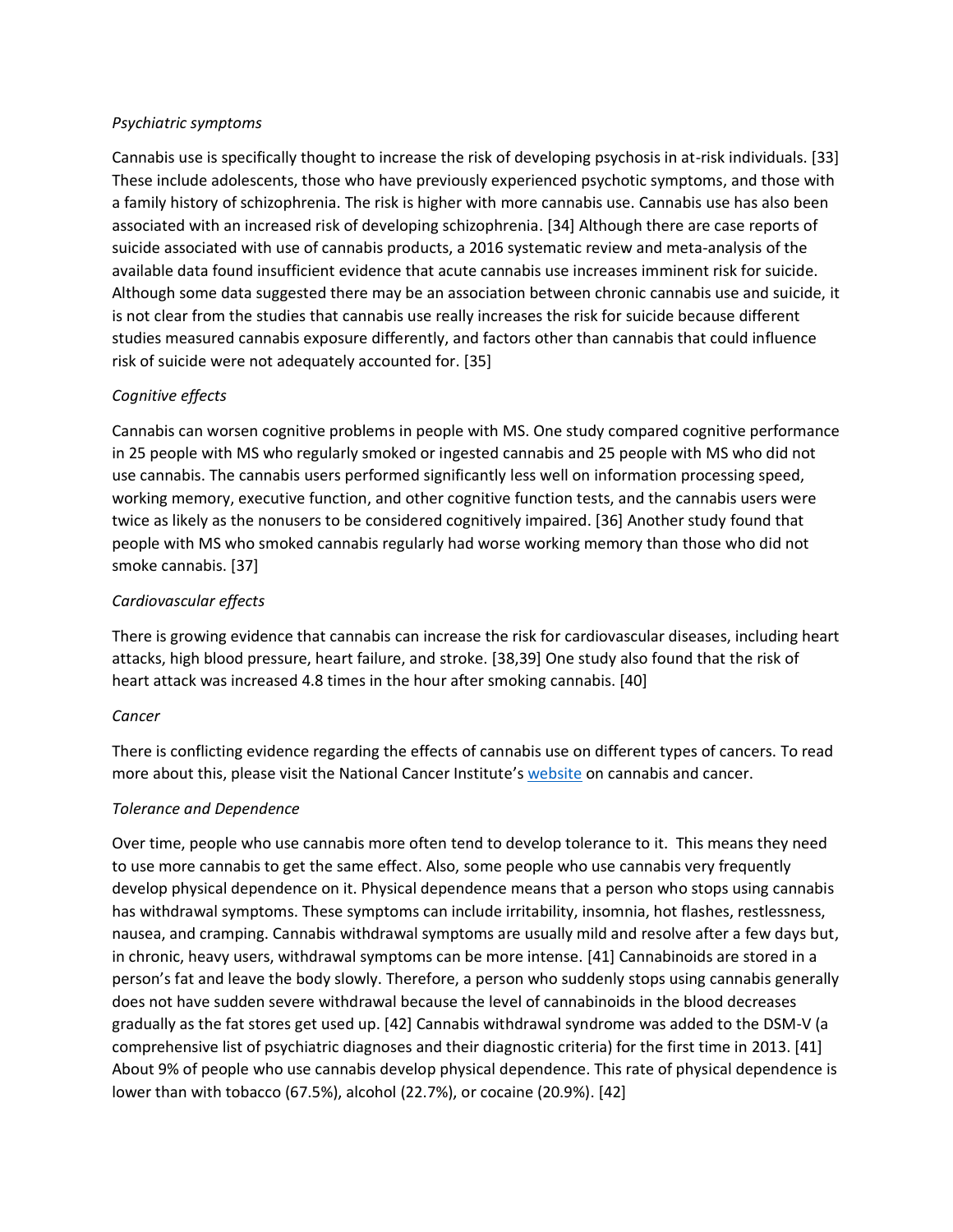#### *Overdose*

A lethal dose of marijuana is thought to be 1500 pounds smoked in 15 minutes – an essentially impossible feat. [43] So, in effect, there is no risk of death directly related to smoking cannabis plant. Opioids can cause death because there are opioid receptors in the brainstem, an area that controls breathing, and an excessive opioid dose can cause respiratory depression. There are no cannabinoid receptors in the brainstem so this does not happen with cannabinoids. [43] However, there are now highly concentrated cannabis products (for example, hash oil or wax containing up to 80% THC) that have been associated with deaths, generally from injuries sustained while intoxicated.

### *Drug-drug interactions*

Cannabis may interact with a person's prescription and non-prescription medications. Specific enzymes in the liver help break down THC and CBD. THC and CBD can also affect how quickly or effectively liver enzymes process medications. For example, tricyclic anti-depressants (TCAs), such as amitriptyline (Elavil) and selective serotonin reuptake inhibitors (SSRIs), such as fluoxetine (Prozac), are metabolized by a liver enzyme that also metabolizes THC, called CYP2C9. Smoking cannabis can also reduce the metabolism of warfarin (Coumadin, a blood thinner), causing an increase in blood levels of the drug, increasing the risk for bleeding. [44]

### **Conclusions**

The medical use of cannabis remains controversial. In addition to the legal status of the drug, the limited research evidence remains a major barrier to our understanding of the potential benefits and risks of cannabis use in people with MS. The last two decades have seen an increase in the amount of scientific research in this area. However, case report, and anecdotes still greatly outnumber high-quality studies. High quality scientific methods and standards like those used to study conventional medications need to be applied to the study of cannabis to fully understand its potential for medical use.

Clinical trials researching cannabis are limited in part because cannabis research is difficult. In the USA, researchers must file an Investigational New Drug (IND) application with the FDA, obtain a Schedule I license from the US Drug Enforcement Administration (DEA), and obtain cannabis for the study. When botanical or smoked cannabis is investigated, it must come from the same plot grown by the FDA, leaving unexplored other strains and hybrids that patients may encounter. These obstacles can make conducting these studies more time-consuming and challenging than other investigations. There is also the question of how widely the results of these studies can be applied since some studies examine liquid extracts, others use the single molecule preparations, others use smoked cannabis.

Despite the restrictions and limitations, scientific research on cannabis and cannabinoids continues to grow. Also, more and more people are showing interest in using cannabis to treat their MS symptoms. It is therefore important for people with MS and their providers to understand the available evidence and to work together to make the choices that are right for them. For specific questions about cannabis and your health, do not hesitate to contact your physician.

### **References**

[1] Cofield SS, et al. Perspectives on marijuana use and effectiveness: A survey of NARCOMS participants. Neurol Clin Pract 2017;7:333-343.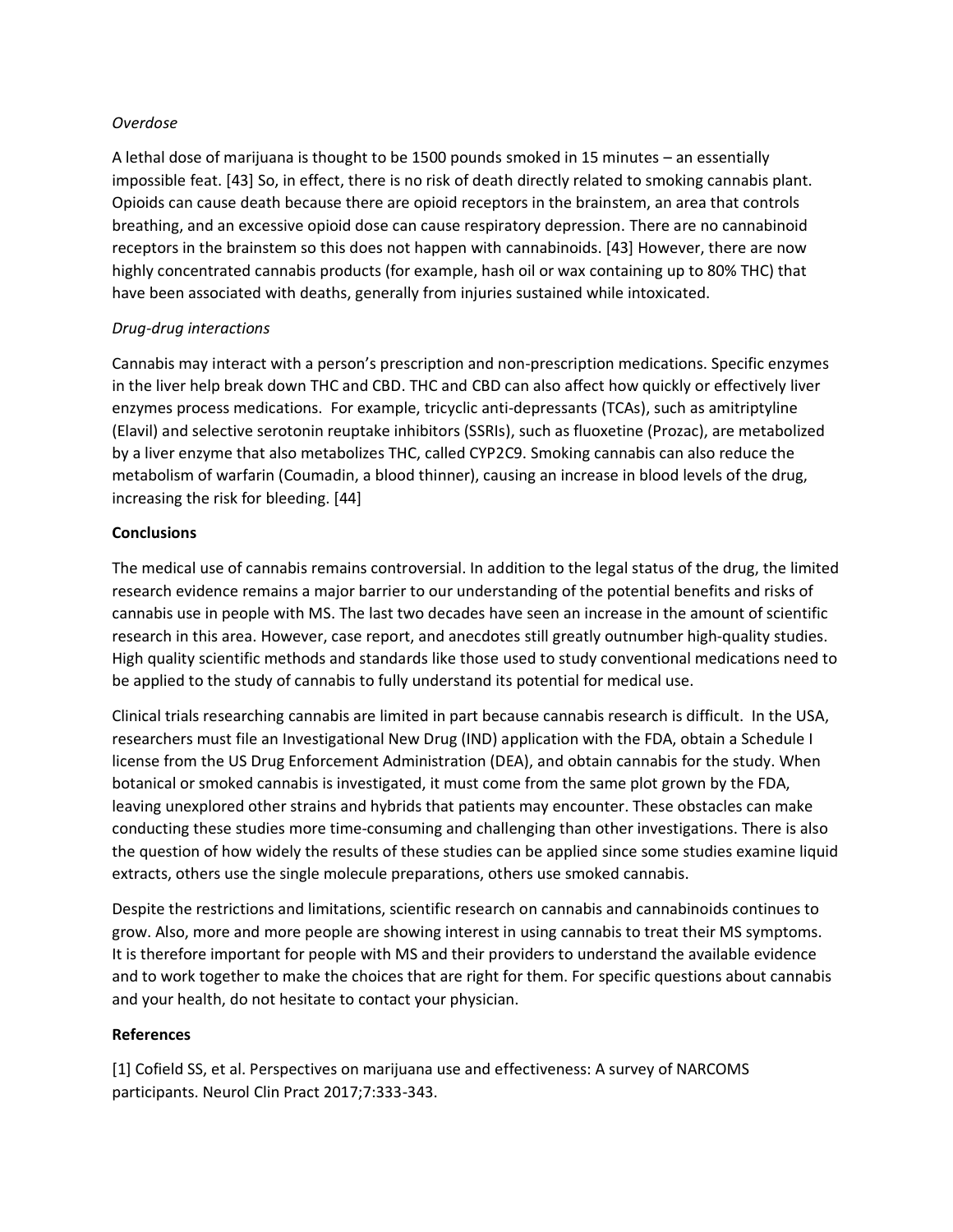[2] Americans for Safe Access. Legal Information By State & Federal Law. http://www.safeaccessnow.org/state\_and\_federal\_law. Accessed Sept 15, 2017.

[3] Andre CM, et al. Cannabis sativa: the plant of the thousand and one molecules. Front Plant Sci. 2016; 7: 19.

[4] Van der Pol P, et al. Cross-sectional and prospective relation of cannabis potency, dosing and smoking behaviour with cannabis dependence: an ecological study. Addiction. 2014 Jul;109(7):1101-9.

[5] Fuss J, et al. A runner's high depends on cannabinoid receptors in mice. Proc Natl Acad Sci U S A. 2015 Oct 20;112(42):13105-8.

[6] Pertwee R. The pharmacology of cannabinoid receptors and their ligands: an overview. Int J Obes (Lond). 2006;30 (Suppl 1):S13-S18.

[7] Koppel BS, et al. Systematic review: efficacy and safety of medical marijuana in selected neurologic disorders: report of the Guideline Development Subcommittee of the American Academy of Neurology. Neurology. 2014 Apr 29;82(17):1556-63.

[8] MARINOL [package insert]. North Chicago, IL: AbbVie Inc.

[9] CESAMET [package insert]. Somerset, New Jersey: Meda Pharmaceuticals Inc.

[10] GW Pharmaceuticals. Sativex prescriber Information. https://www.gwpharm.com/productspipeline/sativex/prescriber-information-full. Accessed Sept 15, 2017.

[11] International Association for Cannabinoids Medicines. Cannador. https://cannabismed.org/index.php?tpl=def&id=241&lng=en&red=deflist. Accessed Sept 15, 2017.

[12] Vandrey R, et al. Cannabinoid dose and label accuracy in edible medical cannabis products. JAMA. 2015 Jun 23-30;313(24):2491-3.

[13] Yadav V, et al. Summary of evidence-based guideline: complementary and alternative medicine in multiple sclerosis: report of the guideline development subcommittee of the American Academy of Neurology. Neurology. 2014 Mar 25;82(12):1083-92.

[14] Rizzo MA, et al. Prevalence and treatment of spasticity reported by multiple sclerosis patients. Mult Scler. 2004 Oct;10(5):589-95.

[15] Zajicek J, et al. Cannabinoids for treatment of spasticity and other symptoms related to multiple sclerosis (CAMS study): multicentre randomised placebo-controlled trial. Lancet. 2003 Nov 8;362(9395):1517-26.

[16] Zajicek JP, et al. Cannabinoids in multiple sclerosis (CAMS) study: safety and efficacy data for 12 months follow up. J Neurol Neurosurg Psychiatry. 2005 Dec;76(12):1664-9.

[17] Zajicek JP, et al. MUSEC Research Group. Multiple sclerosis and extract of cannabis: results of the MUSEC trial. J Neurol Neurosurg Psychiatry. 2012 Nov;83(11):1125-32.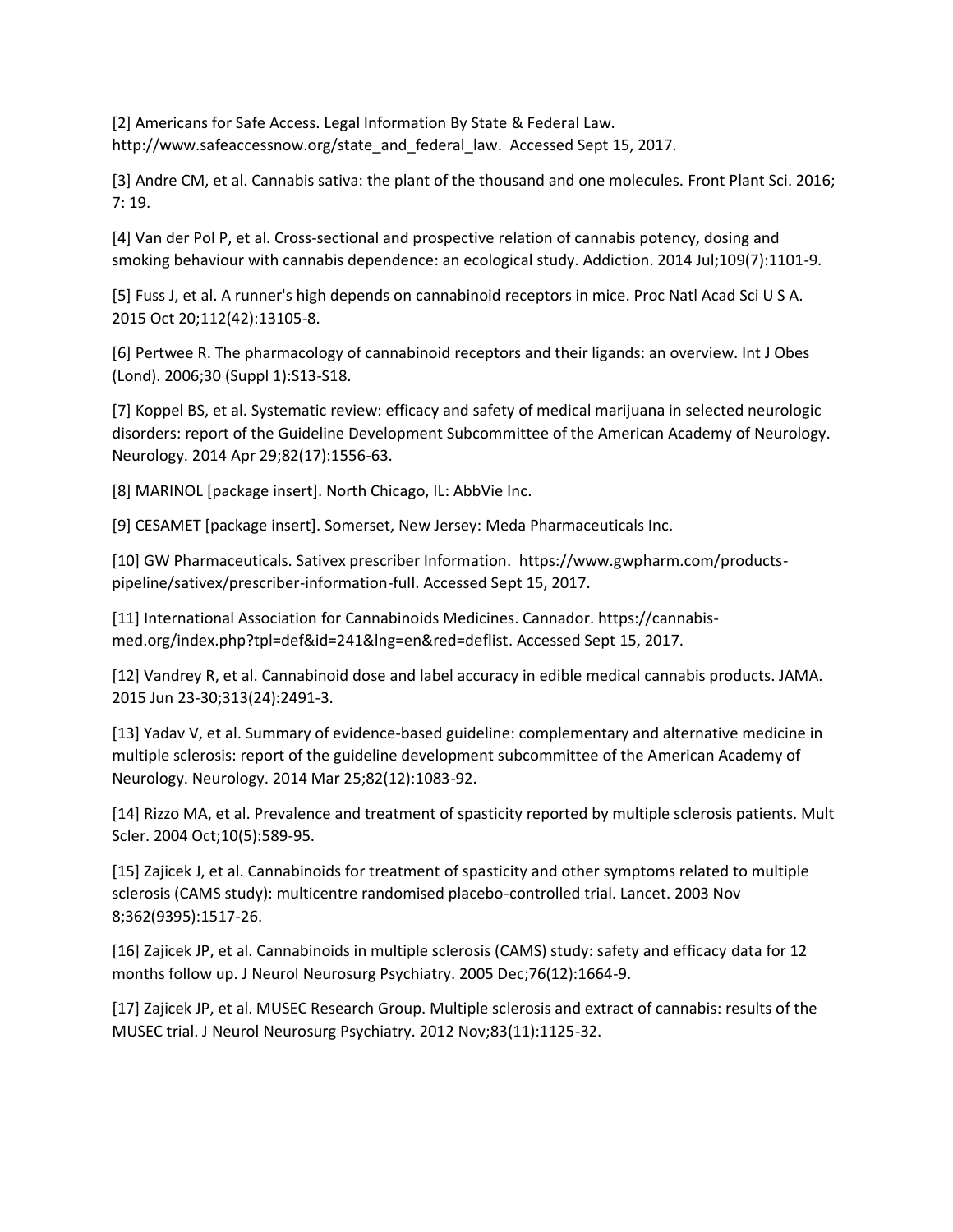[18] Wade DT, et al. Do cannabis-based medicinal extracts have general or specific effects on symptoms in multiple sclerosis? A double-blind, randomized, placebo-controlled study on 160 patients. Mult Scler. 2004 Aug;10(4):434-41.

[19] Collin C, et al. Randomized controlled trial of cannabis-based medicine in spasticity caused by multiple sclerosis. Eur J Neurol. 2007 Mar;14(3):290-6.

[20] Collin C, et al. A double-blind, randomized, placebo-controlled, parallel-group study of Sativex, in subjects with symptoms of spasticity due to multiple sclerosis. Neurol Res. 2010 Jun;32(5):451-9.

[21] Novotna A, et al. A randomized, double-blind, placebo-controlled, parallel-group, enriched-design study of nabiximols (Sativex( $\degree$ ), as add-on therapy, in subjects with refractory spasticity caused by multiple sclerosis. Eur J Neurol. 2011 Sep;18(9):1122-31.

[22] Whiting PF, et al. Cannabinoids for medical use: A systematic review and meta-analysis. JAMA. 2015 Jun 23-30;313(24):2456-73.

[23] Foley PL, et al. Prevalence and natural history of pain in adults with multiple sclerosis: systematic review and meta-analysis. Pain. 2013 May;154(5):632-42.

[24] Walker JM, et al. The neurobiology of cannabinoid analgesia. Life Sci. 1999;65 (6-7): 665-73.

[25] Facci L, et al. Mast cells express a peripheral cannabinoid receptor with differential sensitivity to anandamide and palmitoylethanolamide. Proc Natl Acad Sci USA. 1995;92 (8):3376-3380.

[26] Rog DJ, et al. Randomized, controlled trial of cannabis-based medicine in central pain in multiple sclerosis. Neurology. 2005;65:812-819.

[27] Turcotte D, et al. Nabilone as an adjunctive to gabapentin for multiple sclerosis-induced neuropathic pain: a randomized controlled trial. Pain Med. 2015 Jan;16(1):149-59.

[28] Wilsey B, et al. Low-dose vaporized cannabis significantly improves neuropathic pain. J Pain. 2013 14 (2): 136-48.

[29] Wilsey B, et al. A randomized, placebo-controlled, crossover trial of cannabis cigarettes in neuropathic pain. J Pain. 2008; 9 (6): 506-21.

[30] Lynch ME, Campbell F. Cannabinoids for treatment of chronic non-cancer pain; a systematic review of randomized trials. Br J Clin Pharmacol. 2011 Nov;72(5):735-44).

[31] Lynch ME, Ware MA. Cannabinoids for treatment of chronic non-cancer pain: An updated systematic review of randomized trials. J Neuroimmune Pharmacol. 2015;10:293-301.

[32] Ware MA, et al. Cannabis for the Management of Pain: Assessment of Safety Study (COMPASS). J Pain. 2015 Dec;16(12):1233-1242.

[33] Semple DM, et al. Cannabis as a risk factor for psychosis: systematic review. J Psychopharmacol. 2005;19:187-94.

[34] Zammit et al. Self-reported cannabis use as a risk factor for schizophrenia in Swedish conscripts of 1969: historical cohort study. BMJ. 2002 Nov 23;325(7374):1199.